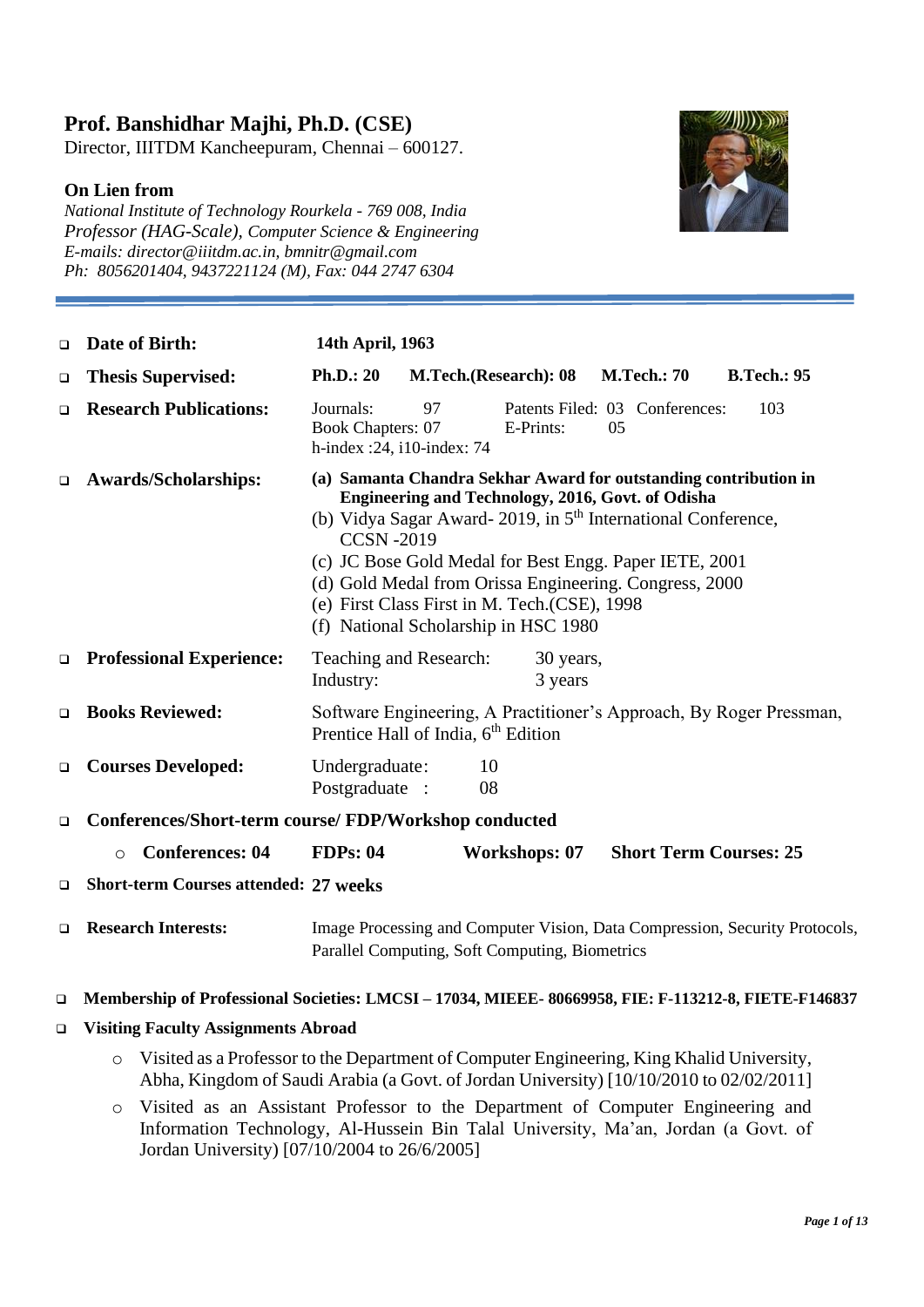### ❑ **Conferences Attended Abroad**

- o Presented paper at IEEE/ACM Conference on Distributed Smart Cameras, 2012 (Oct 29- 02 Nov, 2012) at Hong Kong.
- o Presented paper at IEEE International Conference on Image Processing, Cairo, Egypt November 7-11, 2009
- o Presented paper at International Conference on Image, Signal and Vision Computing (ICISVC 2008), Venice, Italy, October 29-31, 2008
- o Presented paper at Int. Conference on Intelligent Computing (ICIS-2005) Kuala Lumpur (Malaysia), December 01-03, 2005.

### ❑ **Conference/Workshop/Short-term Course Conducted**

- o GIAN course on Artificial Intelligence for MR Brain Image Processing, sponsored by MHRD, Govt. of India during October 9- 18, 2017.
- o Short term course on Image Processing (10-16 Dec, 2012, 13-18 Dec,2011)
- o Staff Development Programme on "Image Processing: Fundamentals and Advances" 15-28 December, 2009
- o National Conference on "Soft Computing Techniques for Engineering Applications", 24-26th March, 2006.
- o ISTE short-term course on "Advanced AI and its Applications", December 15-22, 1998.
- o Two workshops on "Management Information System: A Basic Necessity", for the staff of the Institution in April, 1998 under UK-India Project.
- $\circ$  15 short term courses under Continuing Engineering Education Program [CEEP] on Unix, C, C++ and advanced database systems

### ❑ **Award for Theses Supervised**

- o INAE Best M. Tech. Thesis award,2007, Pankaj K. Sa, "Development of Impulse Noise Removal Schemes"
- o INAE Best M. Tech. Thesis award, 2010, Ms. Hunny Mehrotra, "Iris Identification using Key Point Descriptors and Geometric Hashing".

She has also received Google Woman India award, 2010 for her contribution in M.Tech. Thesis.

o INAE Best M. Tech. Thesis award, 2011, Mr. Sambit Bakshi, "Development of Robust Iris Localization and Impairment Pruning Schemes"

### ❑ **Educational Qualifications**

- 
- 
- 
- 
- 
- 
- 1. Ph.D.(CSE), 2003, REC Rourkela (Sambalpur University)
- 2. M.Tech.(CSE), 1998, REC Rourkela (Sambalpur University), 79.45%
- 3. Mater of Computer Applications, 1988, REC Rourkela (Sambalpur University), 68.72
- 4. B.Sc. (Physics with Distinction), 1984, GM College, Sambalpur, 68.66%
- 5. I.Sc. (Phy, Chem, Math., Stat), 1982, GM College, Sambalpur, 80.44%
- 6. HSC, First Class, 1980, MP High School Dhama, 69.50%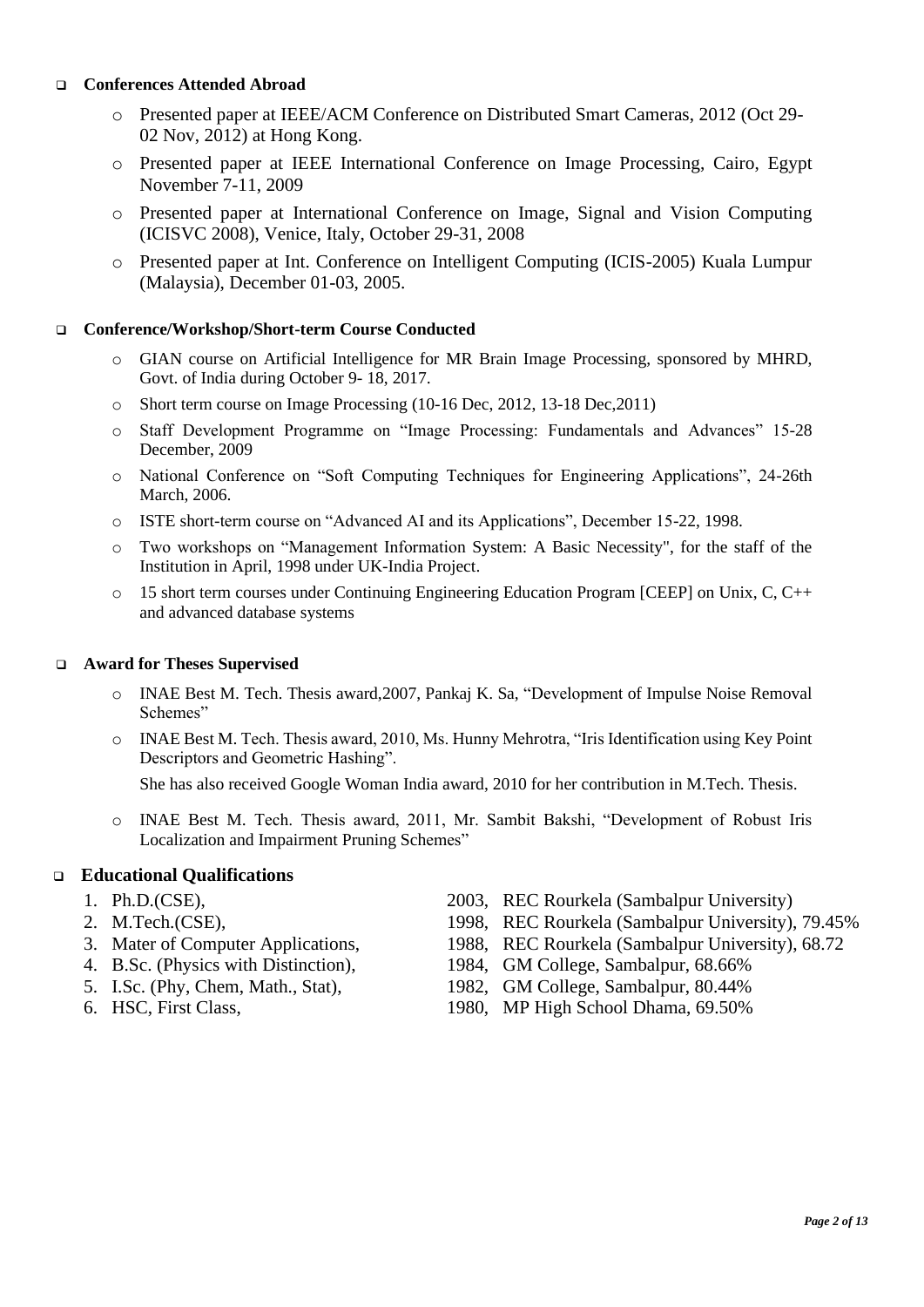# ❑ **Ph.D. Students Supervised (19)**

| SI#              | <b>Student Name</b>     | Year              | <b>Title of Thesis</b>                                               |  |
|------------------|-------------------------|-------------------|----------------------------------------------------------------------|--|
| $\mathbf{1}$     | Prof. S. Meher          | 2005              | Development of some Novel Nonlinear and Adaptive Digital Image       |  |
|                  | (50407003)              |                   | Filters for efficient noise Suppression                              |  |
| $\overline{2}$   | Prof. P. K. Sa          | 2010              | Restoration Algorithm for Blurred and noisy Images                   |  |
|                  | (50606002)              |                   |                                                                      |  |
| 3                | Jayaprakash Kar         | 2011              | Cryptographic Protocols using<br>Algorithms for<br>Elliptic<br>Curve |  |
|                  | 22-Comp.Sc.06-07        | UU                | Cryptography                                                         |  |
| $\overline{4}$   | Ratnakar Dash           | 2012              | Parameters Estimation for Image Restoration                          |  |
|                  | (507CSO02)              |                   |                                                                      |  |
| 5                | Sujata Mohanty          | 2013              | On the Design of Digital Signature Protocols and their Variants      |  |
|                  | (508CS405)              |                   |                                                                      |  |
| 6                | Suvendu Rup             | $\overline{2}013$ | Intra-Key-Frame Coding and Side Information Generation Schemes in    |  |
|                  | (508CS103)              |                   | Distributed Video Coding                                             |  |
| $\boldsymbol{7}$ | Hunny Mehrotra          | 2013              | On the Performance improvement on Iris Biometrics                    |  |
|                  | (510CS101)              |                   |                                                                      |  |
| $8\,$            | Punyaban Patel          | 2014              | Development of Noise Removal Algorithms for Images                   |  |
|                  | $(347/2010/\text{CSE})$ |                   |                                                                      |  |
| 9                | Tushar Kanti Mishra     | 2015              | Development of Features for Recognition of Handwritten Odia          |  |
|                  | (511CS107)              |                   | Characters                                                           |  |
| 10               | Subasish Mohapatra      | 2016              | On Solving some Issues in Cloud Computing                            |  |
|                  | (511CS804)              |                   |                                                                      |  |
| 11               | Jagadeesh Kakarla       | 2016              | Development of Energy and Delay Efficient Protocols for WSAN         |  |
|                  | (512CS1010)             |                   |                                                                      |  |
| 12               | Shradhananda Beura      | 2016              | Development of Features and Feature Reduction Techniques for         |  |
|                  | (512CS1008)             |                   | Mammogram Classification                                             |  |
| 13               | Soubhagya S             | 2016              | Development of Multi-rate filter based Region Features for Iris      |  |
|                  | Barpanda                |                   | Identification                                                       |  |
|                  | (512CS605)              |                   |                                                                      |  |
| 14               | Ramesh Kumar            | 2016              | On Development of handwritten character recognition for Odia         |  |
|                  | Mohapatra               |                   | language                                                             |  |
|                  | (511CS402)              |                   |                                                                      |  |
| 15               | Manoj R Mishra          | 2016              | A Novel Construction of One-pass Key Establishment Protocol for      |  |
|                  |                         | <b>KIIT</b>       | <b>Wireless Sensor Networks</b>                                      |  |
| 16               | Deepak R Nayak          | 2019              | Towards Designing Improved Pathological Brain Detection              |  |
|                  |                         | Co-Guide          | <b>System using Machine Learning Approaches</b>                      |  |
| 17               | Sonali Mishra           | 2020              | Analysis of Hematopoietic cells for Leukemia Detection and           |  |
|                  |                         |                   | Classification                                                       |  |
| 18               | Deepasikha Mishra       | 2020              | Development of Learning based Techniques for Single Image            |  |
|                  | (512CS606               |                   | Super-Resolution                                                     |  |
|                  |                         | <b>Submitted</b>  |                                                                      |  |
| 19               | D Paul Chowdhury        | Co-Guide          | Development of Ear Biometric Systems with Forensic Validation        |  |
|                  | (516CS1003)             | Submitted         |                                                                      |  |
| 20               | Diby S Das              | Co-Guide          | Learning Centric Feature Extraction and Classification Models        |  |
|                  | (514CS1014)             |                   | for OCR                                                              |  |

# ❑ **M. Tech.(Research) Students Supervised (08)**

| S1# | Student name     | Year | Title of Thesis                                                                      |
|-----|------------------|------|--------------------------------------------------------------------------------------|
|     | Prof. P.K. Sa    | 2006 | Development of impulse noise removal schemes                                         |
|     | S Mohapatra      | 2008 | Development of impulsive noise detection schemes for selective filtering in images   |
|     | Hunny Mehrotra   | 2010 | Iris identification using key point descriptors and geometric hashing                |
|     | Anukul Ch. Panda | 2011 | Parallel algorithms for Iris Biometrics                                              |
|     | Sunita Kumari    | 2013 | Comparative analysis of ICA based gender classification schemes                      |
|     | Ravi Kumar       | 2014 | Comparative Analysis of Hashing Schemes for Iris Identification using Local Features |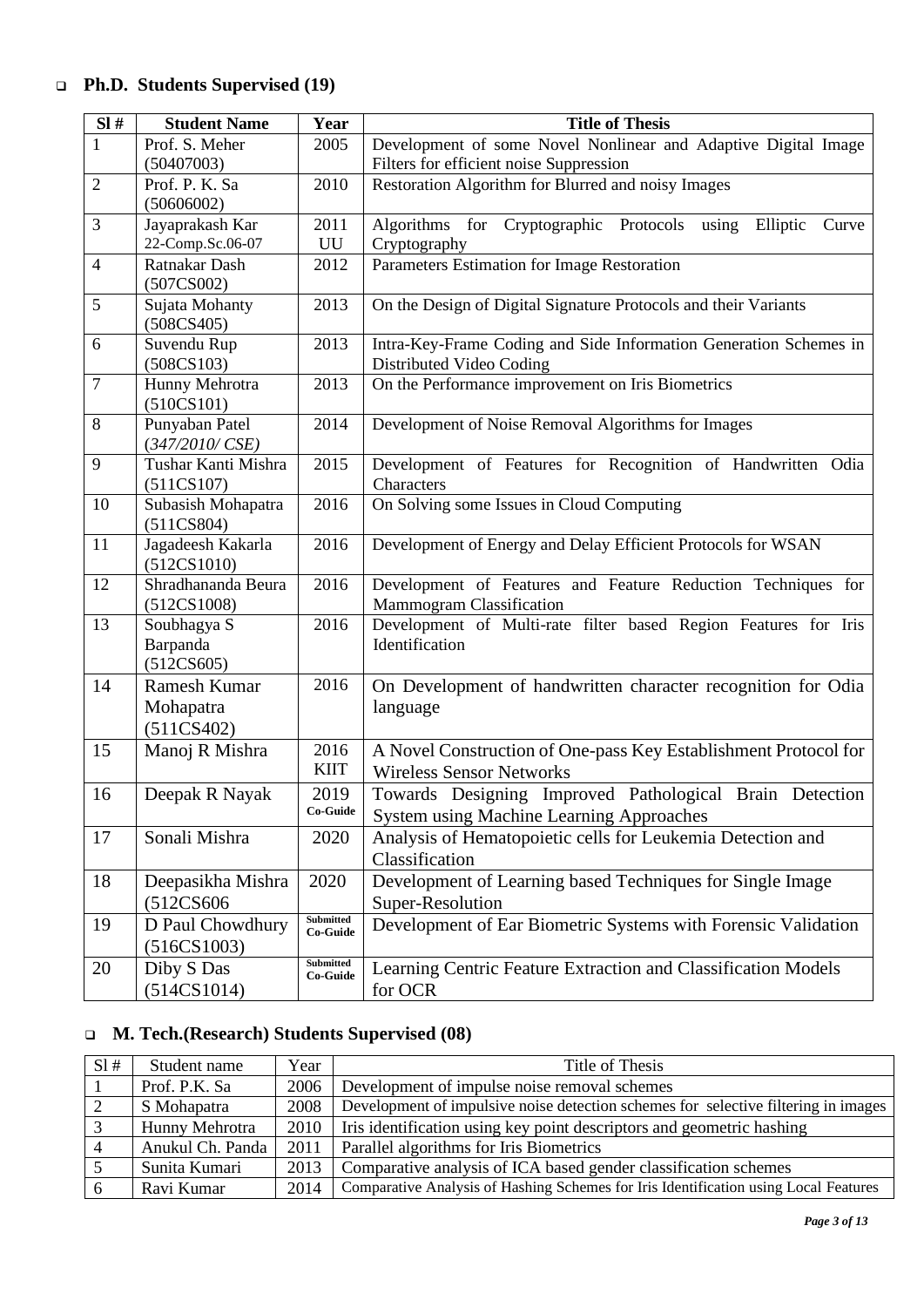| $\sim$<br>Prakash<br>Shree | 2014 | Numeral Recognition using Gesture         |
|----------------------------|------|-------------------------------------------|
| Satybrata Swain            | 2015 | Level 3 Feature based iris identification |

### ❑ **Sponsored Projects**

| Srl#                        | Title of the project                           | Sponsoring      | Sanctioned   | Duration |
|-----------------------------|------------------------------------------------|-----------------|--------------|----------|
|                             |                                                | Agency          | amount(Lacs) |          |
| 1                           | Development of Local features and feature      | DIT, Govt. of   | 22.56        | 2 years  |
|                             | reduction schemes for Iris Biometrics          | India           |              | 2012-14  |
| $\mathcal{D}_{\mathcal{L}}$ | Set down study of projectile through in flight | PXE, Chandipur  | 9.91         | 2 years  |
|                             | imaging,                                       |                 |              | 2012-14  |
| 3                           | Restoration and Deblurring of Images using     | ISRO (VSSC,     | 7.22         | 2 years  |
|                             | Blind Deconvolution Techniques,)               | Trivandrum)     |              | 2007-09  |
| $\overline{4}$              | Development of Soft Computing Lab              | MHRD, GOI       | 8.00         | 3 years  |
|                             |                                                |                 |              | 2002-05  |
| 5                           | Development of novel deep learning, visual     | <b>TARE-DST</b> | 18.3         | 3 years  |
|                             | servoing approaches for improved detection of  |                 |              | 2018-21  |
|                             | anti-tank mines using thermal vision assisted  |                 |              |          |
|                             | mobile robot                                   |                 |              |          |

## ❑ **List of previous Employments at NIT Rourkela**

| <b>Position Held</b>              | <b>Pay Scale</b> | <b>From</b>    | Ŧо          |
|-----------------------------------|------------------|----------------|-------------|
| Professor (HAG Scale)             | 67000 - 79000    | 15-Feb-2014    | Continuing  |
| Professor                         | $37400 - 67000$  | $01$ -Jul-2006 | 14-Feb-2014 |
| <b>Associate Professor</b>        | $37400 - 67000$  | $01$ -Jan-2006 | 30-Jun-2006 |
| <b>Assistant Professor/Reader</b> | $12000 - 37000$  | $01-Sep-1998$  | 31-Dec-2005 |
| Lecturer                          | $8000 - 13500$   | 03-Sep-1991    | 31-Aug-1998 |

## ❑ **Administrative Experiences**

| <b>Position Held</b>                      | <b>Duration</b>                                         |
|-------------------------------------------|---------------------------------------------------------|
| Director, IIITDM Kancheepuram, Chennai    | $26$ -Jul-2017 – Continuing                             |
| Mentor Director, IIITDM Kurnool, AP       | $26$ -Jul-2017 - 28-Feb-2019                            |
| Dean(Academic), NITR                      | 01-Jul-2014 - 30-Jun-2017 (3 years)                     |
| Chairman, Automation Cell, NITR           | 01-Jul-2004 - 30-Jun-2017 (13 years)                    |
| Professor-in-Charge Examinations, NITR    | 01-Jul-2011 - 30-Jun-2014 (3 years)                     |
| Member of BOG, NITR                       | April, 2016 – March, 2018                               |
| Coordinator of Centre of Excellence, NITR | 1. Centre of Data Analytics and Decision Sciences       |
|                                           | Centre of Computer Vision and Pattern Recognition<br>2. |
| Member of various institute committees    | <b>Institute Ranking and Accreditation</b><br>1.        |
|                                           | 2. DFAC and IFAC                                        |
| <b>National Accreditation Committee</b>   | NBA, AICTE, NAAC                                        |
| Head of Dept. (CSE)                       | 01-Jul-2007 - 30-Jun-2010 (3 years)                     |
| Warden of Hall                            | 01-Jul-2006 - 30-Jun-2007 (1 year)                      |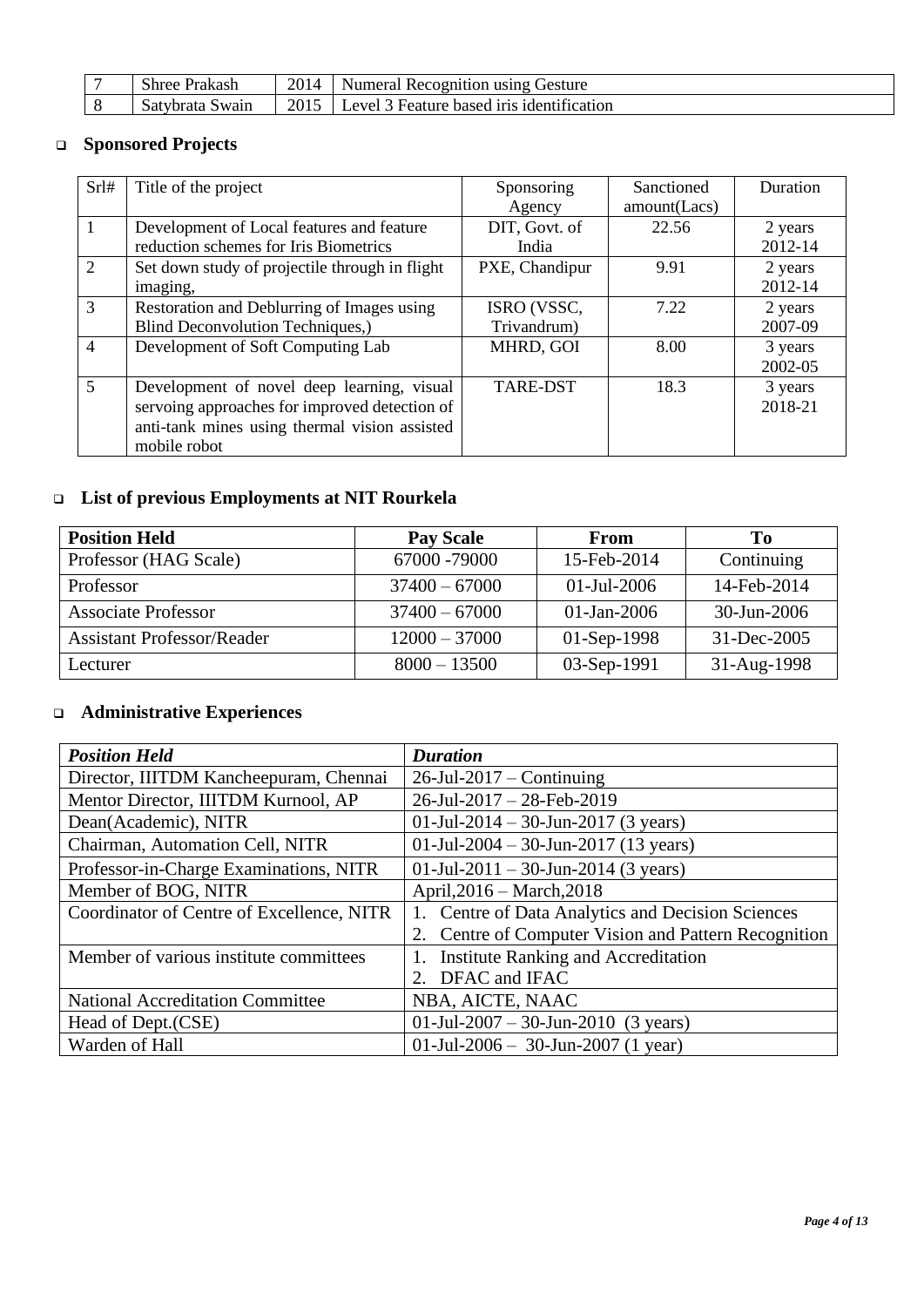### **Research Publications**

### ❑ **Patents**

- 1. Pankaj K. Sa, Kalyan Hati, Banshidhar Majhi, "System and method for detecting objects in videos acquired with static camera", Patents filed. 1217/KOL/2013, 28-Oct-2013
- 2. Pankaj K. Sa, Rahul Raman, Banshidhar Majhi, "Position and time localization of occlusion between two objects using a static camera", Patents filed. 1218/KOL/2013, 28-Oct-2013
- 3. Pankaj K. Sa, Ansuman Mohapatra, Banshidhar Majhi, "Systems and Methods for generating Synopsis of Multi-View Videos", Patents filed. 201731028957, 16-Aug-2017.

### ❑ **Journals**

- 1. P. P. Sarangi, D. R. Nayak, M. Panda, B. Majhi, "A Feature-Level Fusion based Improved Multimodal Biometric Recognition System using Ear and Profile Face", Journal of Ambient Intelligence and Humanized Computing, (**Springer**), 2021 (Accepted) (**IF: 4.594**).
- 2. Dibyasundar Das, Deepak Ranjan Nayak, Ratnakar Dash, Banshidhar Majhi, "MJCN: Multi-Objective Jaya Convolutional Network for Handwritten Optical Character Recognition", Multimedia Tools and Applications, **Springer**, 2020 (In press). (IF: 2.313)
- 3. Subhankar Ghatak, Suvendu Rup, Banshidhar Majhi, and M.N.S. Swamy, "HSAJAYA: An Improved Optimization Scheme for Consumer Surveillance Video Synopsis Generation", **IEEE** Transactions on Consumer Electronics, pp. 144 – 152, Volume: 66, Issue: 2, May 2020, DOI**:** [10.1109/TCE.2020.2981829](https://doi.org/10.1109/TCE.2020.2981829)
- *4.* Dibyasundar Das, Deepak Ranjan Nayak, Ratnakar Dash, Banshidhar Majhi, Y. Zhang, "H-WordNet: A Holistic Convolutional Neural Network Approach for Handwritten Word Recognition", **IET** Image Processing, Pub Date : 2020-07-27 , DOI: [10.1049/iet-ipr.2019.1398,](https://www.x-mol.com/paperRedirect/1288185773186269184) ( **IF 1.995** )
- 5. Debendra Kumar Muduli, Banshidhar Majhi, Ratnakar Dash, "Automated Breast Cancer Detection in Digital Mammograms: A Moth Flame Optimization based ELM Approach" Biomedical Signal Processing and Control ( **Elsevier** ) Pub Date : 2020-03-04 , DOI: [10.1016/j.bspc.2020.101912,](https://www.x-mol.com/paperRedirect/1247930630851989504) (**IF 3.137**)
- 6. D. R. Nayak, R. Dash, B. Majhi, R. B. Pachori, Y. Zhang, "A Deep Stacked Random Vector Functional Link Network Autoencoder for Diagnosis of Brain Abnormalities and Breast Cancer", Biomedical Signal Processing & Control, Elsevier, vol. 58, 2020. DOI: <https://doi.org/10.1016/j.bspc.2020.101860>
- 7. Susmita Mandal, Sujata Mohanty, Banshidhar Majhi, "CL-AGKA: certificateless authenticated group key agreement protocol for mobile networks", Journal of Wireless Networks, No. 26(2020): pp. 3011-3031, DOI: [https://doi.org/10.1007/s11276-020-02252-z,](https://doi.org/10.1007/s11276-020-02252-z) (Springer)
- 8. Shreeya Swagatika Sahoo, Sujata Mohanty, and Banshidhar Majhi, "Improved Biometric-based Mutual Authentication and Key Agreement Scheme using ECC", March 2020, Wireless Personal Communications 111(8), DOI: [10.1007/s11277-019-06897-8,](https://www.researchgate.net/deref/https%3A%2F%2Flink.springer.com%2Farticle%2F10.1007%2Fs11277-019-06897-8) (**Springer**), 2019.
- 9. Deepak Ranjan Nayak, Ratnakar Dash, Banshidhar Majhi, Yudong Zhang, "A Hybrid Regularized Extreme Learning Machine for Automated Detection of Pathological Brain," Journal of Biocybernetics and Biomedical Engineering, (Elsevier), September 2019, Vol. 39(3), DOI: [10.1016/j.bbe.2019.08.005,](https://www.researchgate.net/deref/http%3A%2F%2Fdx.doi.org%2F10.1016%2Fj.bbe.2019.08.005) (**IF: 2.159**)
- 10. Deepak Ranjan Nayak, Ratnakar Dash, Banshidhar Majhi, U. Rajendra Acharya, "Application of Fast Curvelet Tsallis Entropy and Kernel Random Vector Functional Link Network for Automated Detection of Multiclass Brain Abnormalities," Journal of Computerized Medical Imaging and Graphics[, Volume 77,](https://www.sciencedirect.com/science/journal/08956111/77/supp/C) October 2019, 101656 DOI: [https://doi.org/10.1016/j.compmedimag.2019.101656,](https://doi.org/10.1016/j.compmedimag.2019.101656) (**Elsevier**), (IF: 3.298)
- 11. Figlu Mohanty, Suvendu Rup, Bodhisattava Dash, Banshidhar Majhi, M.N.S Swamy, "Digital mammogram classification using 2D-BDWT and GLCM features with FOA-based feature selection approach", Journal of Neural Computing and Applications, Volume 32, pp. 7029–7043 (2020), DOI: https://doi.org/10.1007/s00521-019-04186 w **(Springer)**. **(IF: 4.215)**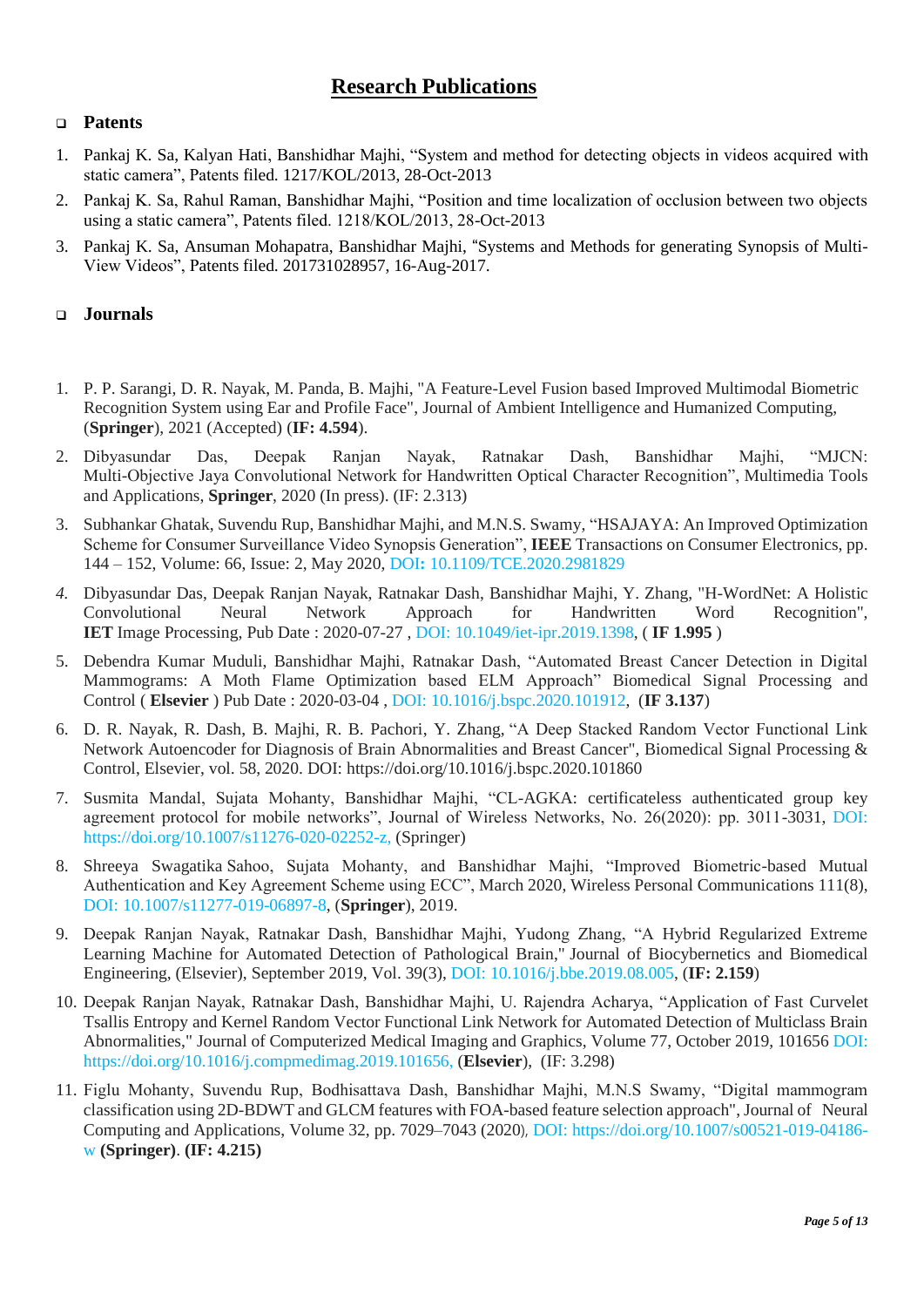- 12. Subhankar Ghatak, Suvendu Rup, Banshidhar Majhi, M. N. S. Swamy, "An improved surveillance video synopsis framework: a HSATLBO optimization approach", Multimedia Tools and Applications (**Springer**) 2019. DOI: https://doi.org/10.1007/s11042-019-7389-7 **(IF: 1.541)**
- 13. Asutosh KAR, Trideba PADHI, Banshidhar MAJHI, M.N.S. SWAMY, "Analyzing the impact of system dimension on the performance of a variable-tap-length adaptive algorithm", Journal for Applied Acoustics[, Volume 150,](https://www.sciencedirect.com/science/journal/0003682X/150/supp/C) July 2019, Pages 207-215, https://doi.org/10.1016/j.apacoust.2019.02.015, **(Elsevier),** (**IF: 1.721)**.
- 14. Ravi Vanamadi, Asutosh Kar, Ankita Anand, Banshidhar Majhi, M.N.S. Swamy, "Analysing the Effects of Pseudo-Optimum Tap-length for an MSF-based Acoustic Echo Canceller", Journal for Applied Acoustic[s Volume 150,](https://www.sciencedirect.com/science/journal/0003682X/150/supp/C) July 2019, Pages 198-206, , https://doi.org/10.1016/j.apacoust.2019.02.014,**(Elsevier)**, (**IF: 1.721)**.
- 15. Dibyasundar Das, Deepak Ranjan Nayak, Ratnakar Dash, Banshidhar Majhi, "An Empirical Evaluation of Extreme Learning Machine: Application to Handwritten Character Recognition", Multimedia Tools and Applications 78(10):1-29 · February 2019, DOI: [10.1007/s11042-019-7330-0](http://dx.doi.org/10.1007/s11042-019-7330-0) (**Springer) 2019. DOI: 10.1007/s11042-019- 7330-0 (IF: 1.541)**
- 16. Deepak Ranjan Nayak, Dibyasundar Das, Ratnakar Dash, Snehashis Majhi, Banshidhar Majhi, "Deep extreme learning machine with leaky rectified linear unit for multiclass classification of pathological brain images", Multimedia Tools and Applications **(Springer)** 2019. **DOI: 10.1007/s11042-019-7233-0 (IF: 1.541)**
- 17. Sonali Mishra, Banshidhar Majhi, Pankaj Kumar Sa, "Texture feature based classification on microscopic blood smear for acute lymphoblastic leukemia detection", Biomedical Signal Processing and Control **(Elsevier),** vol. 47, pp. 303-311, 2019. **DOI: 10.1016/j.bspc.2018.08.012 (IF: 2.783)**
- 18. Aparajita Nanda, Pankaj Kumar Sa, Dushyant Singh Chauhan, and Banshidhar Majhi, "A person re-identification framework by inlier-set group modeling for video surveillance", Journal of Ambient Intelligence and Humanized Computing (Springer), vol. 10, issue 1, pp.13-25, 2019. DOI: 10.1007/s12652-017-0580-7 (IF: 1.423)
- 19. Deepak Ranjan Nayak, Ratnakar Dash, X. Chang, Banshidhar Majhi, Sambit Bakshi, "Automated Diagnosis of Pathological Brain Using Fast Curvelet Entropy Features", IEEE Transactions on Sustainable Computing, (IEEE) 2018. DOI: 10.1109/TSUSC.2018.2883822
- 20. Debbrota Paul Chowdhury, Sambit Bakshi, Pankaj Kumar Sa, Banshidhar Majhi, "Wavelet Energy Feature Based Source Camera Identification for Ear Biometric Images", Pattern Recognition Letters **(Elsevier**), 2018. DOI: [10.1016/j.patrec.2018.10.009](https://doi.org/10.1016/j.patrec.2018.10.009) (IF: 1.952)
- 21. Deepak Ranjan Nayak, Ratnakar Dash, Banshidhar Majhi, Shuihua Wang, "Combining extreme learning machine with modified sine cosine algorithm for detection of pathological brain", Computers and Electrical Engineering **(Elsevier**), 2018. (IF: 1.747) DOI: 10.1016/j.compeleceng.2018.04.009 (IF: 1.747)
- 22. Bodhisattva Dash, Suvendu Rup, Anjali Mohapatra, Banshidhar Majhi, M. N. S Swamy, "Decoder side Wyner-Ziv frame estimation using Chebyshev polynomial-based FLANN technique for distributed video coding", Multidimensional Systems and Signal Processing, (Springer), 2018. DOI: 10.1007/s11045-018-0594-0 (IF: 2.088)
- 23. Rahul Raman, Larbi Boubchir, Pankaj Kumar Sa, Banshidhar Majhi, and Sambit Bakshi, "Beyond Estimating Discrete Directions of Walk: A Fuzzy Approach", Machine Vision and Applications (Springer), Volume 30, [Issue](https://link.springer.com/journal/138/30/5/page/1) 5, pp 901–917, July 2019, DOI: 10.1007/s00138-018-0939-6 (IF: 1.306)
- 24. Shreeya Swagatika Sahoo, Sujata Mohanty, and Banshidhar Majhi, "An Improved and Secure Two-factor Dynamic ID Based Authenticated Key Agreement Scheme for Multiserver Environment", Wireless Personal Communication, (Springer), 2018. DOI: 10.1007/s11277-018-5764-8 (IF: 1.200)
- 25. Soubhagya Sankar Barpanda, Banshidhar Majhi, Panjak Kumar Sa, Arun Kumar Sangaiah, Sambit Bakshi, "Iris feature extraction through wavelet mel-frequency cepstrum coefficients", Optics & Laser Technology (**(Elsevier**), vol. 110, pp. 13-23, 2018. DOI: 10.1016/j.optlastec.2018.03.002 (IF: 2.503)
- 26. Bodhisattva Dash, Suvendu Rup, Anjali Mohapatra, Banshidhar Majhi, M.N.S Swamy, "Multi-resolution extreme learning machine-based side information estimation in distributed video coding", Multimedia Tools and Applications (Springer), 2018. DOI: 10.1007/s11042-018-5921-9 (IF: 1.541)
- 27. Figlu Mohanty, Suvendu Rup, Bodhisattava Dash, Banshidhar Majhi, M.N.S Swamy, "A computer-aided diagnosis system using Tchebichef features and improved grey wolf optimized extreme learning machine", Applied Intelligence (Springer), Vol.49, Issue 3, pp 983-1001, March 2019. DOI: 10.1007/s10489-018-1294-z (IF: 1.983)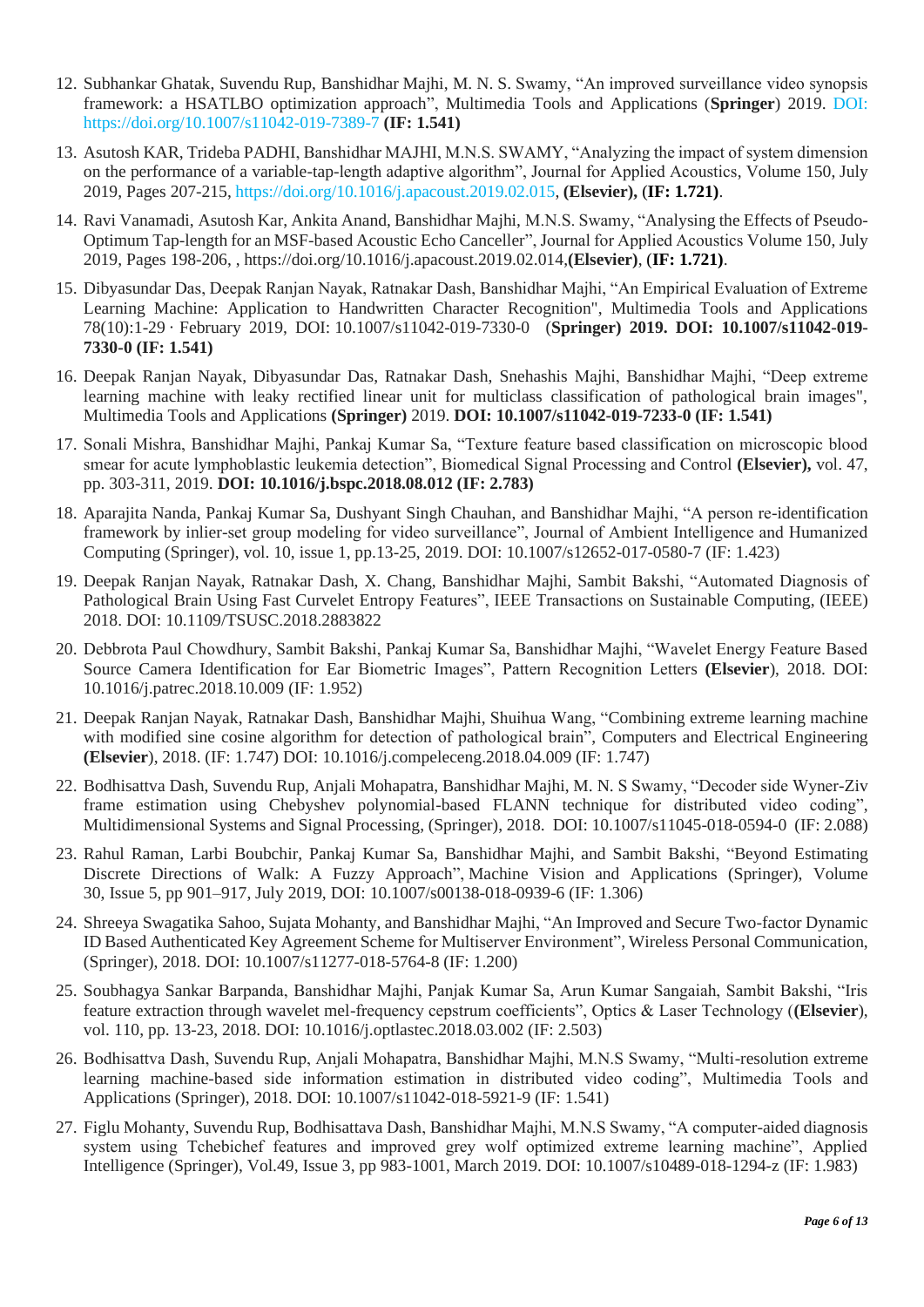- 28. Figlu Mohanty, Suvendu Rup, Bodhisattava Dash, Banshidhar Majhi, MNS Swamy, "Mammogram classification using contourlet features with forest optimization-based feature selection approach", Multimedia Tools and Applications (Springer), 2018. Vol. 78, No.10, 12805-12834, DOI: 10.1007/s11042-018-5804-0 (IF: 1.541)
- 29. Deepak Ranjan Nayak, Ratnakar Dash, Banshidhar Majhi, Vijendra Prasad, "Automated pathological brain detection system: A fast discrete curvelet transform and probabilistic neural network based approach", Expert Systems with Applications (**Elsevier**), pp. 152-164, 88, 2017. DOI: 10.1016/j.eswa.2017.06.038 (IF: 3.768)
- 30. Soubhagya Sankar Barpanda, Pankaj Kumar Sa, Oge Marques, Banshidhar Majhi, Sambit Bakshi, "Iris recognition with tunable filter bank based feature", Multimedia Tools and Applications (Springer), volume 77, [issue](https://link.springer.com/journal/11042/77/6/page/1) 6, pp 7637–7674, 2018. DOI: 10.1007/s11042-017-4668-z (IF: 1.541).
- 31. Anurag Satpathy, Sourav Kanti Addya, Ashok Kumar Turuk, Banshidhar Majhi, Gadadhar Sahoo, "Crow search based virtual machine placement strategy in cloud data centers with live migration", Journal of Computers and Electrical Engineering, (Elsevier), 2017. DOI: 10.1016/j.compeleceng.2017.12.032 (IF: 1.747)
- 32. Susmita Mandal, Sujata Mohanty, and Banshidhar Majhi, "Cryptanalysis and Enhancement of an Anonymous Self-Certified Key Exchange Protocol", Wireless Personal Communications (Springer), pp. 1-29, 2017. DOI: 10.1007/s11277-017-5156-5. (IF: 0.951)
- 33. Deepak Ranjan Nayak, Ratnakar Dash, Banshidhar Majhi, "Discrete ripplet-II transform and modified PSO based improved evolutionary extreme learning machine for pathological brain detection", Neurocomputing (Elsevier), vol 282, pp- 232-247, 2018. DOI: 10.1016/j.neucom.2017.12.030 (IF: 3.241)
- 34. Deepak Ranjan Nayak, Ratnakar Dash, Banshidhar Majhi, "An improved pathological brain detection system based on two-dimensional PCA and evolutionary extreme learning machine", Journal of Medical Systems (Springer), 2017. DOI: 10.1007/s10916-017-0867-4 (IF: 2.098)
- 35. Rahul Raman, Pankaj Kumar Sa, Sambit Bakshi, Banshidhar Majhi, "Kinesiology-inspired estimation of pedestrian walk direction for smart surveillance", Future Generation Computer Systems (Elsevier), 2017. DOI: 10.1016/j.future.2017.10.033 (IF: 4.639)
- 36. Deepasikha Mishra, Banshidhar. Majhi, Sambit Bakshi, A.K. Sangaiah, and Pankaj K. Sa, "Single Image Super Resolution for Texture Images through Neighbor Embedding", Multimedia Tools and Applications (Springer), 2017. DOI: 10.1007/s11042-017-5367-5 (IF: 1.541)
- 37. Deepak Ranjan Nayak, Ratnakar Dash, Banshidhar Majhi, "Development of pathological brain detection system using Jaya optimized improved extreme learning machine and orthogonal ripplet-II transform", Multimedia Tools and Applications (Springer), 2017. DOI: 10.1007/s11042-017-5281-x (IF: 1.541)
- 38. Aparajita Nanda, Pankaj K. Sa, Dushyant Singh Chauhan, Banshidhar Majhi, "A person re-identification framework by inlier-set group modeling for video surveillance" Journal of Ambient Intelligence and Humanized Computing (Springer), pp. 1-13, 2017. DOI: [10.1007/s12652-017-0580-7](https://doi.org/10.1007/s12652-017-0580-7) (IF: 1.423)
- 39. Bodhisattva Dash, Suvendu Rup, Anjali Mohapatra, Banshidhar Majhi, M.N.S Swamy, "Decoder driven side information generation using ensemble of MLP networks for distributed video coding", Multimedia Tools and Applications (Springer), 2017. DOI:10.1007/s11042-017-5103-1 (IF: 1.541)
- 40. Sambit Bakshi, Pankaj K. Sa, H. Wang, Soubhagya S. Barpanda, and Banshidhar Majhi, "Fast periocular authentication in handheld devices with reduced phase intensive local pattern," Multimedia Tools and Applications, (Springer), pp. 1-29, 2017. DOI: 10.1007/s11042-017-4965-6 (IF: 1.541)
- 41. Sonali Mishra, Banshidhar Majhi, Pankaj Kumar Sa, Lokesh Sharma, "Gray level co-occurrence matrix and random forest based acute lymphoblastic leukemia detection", Biomedical Signal Processing and Control (Elsevier), vol.33, pp. 272-280, 2017. DOI: [10.1016/j.bspc.2016.11.021](http://dx.doi.org/10.1016/j.bspc.2016.11.021) (IF: 2.783)
- 42. Deepak Ranjan Nayak, Ratnakar Dash, Banshidhar Majhi, "Pathological brain detection using curvelet features and least squares SVM", Multimedia Tools and Applications (Springer), pp. 1-24, 2016. DOI: 10.1007/s11042-016- 4171-y (IF: 1.541)
- 43. Susmita Mandal, Sujata Mohanty, Banshidhar Majhi, "Design of electronic payment system based on authenticated key exchange", [Electronic Commerce Research](http://link.springer.com/journal/10660) (Springer), pp. 1-30, 2016. DOI: [10.1007/s10660-016-9246-3](http://link.springer.com/article/10.1007/s10660-016-9246-3?wt_mc=Internal.Event.1.SEM.ArticleAuthorOnlineFirst) (IF: 1.489)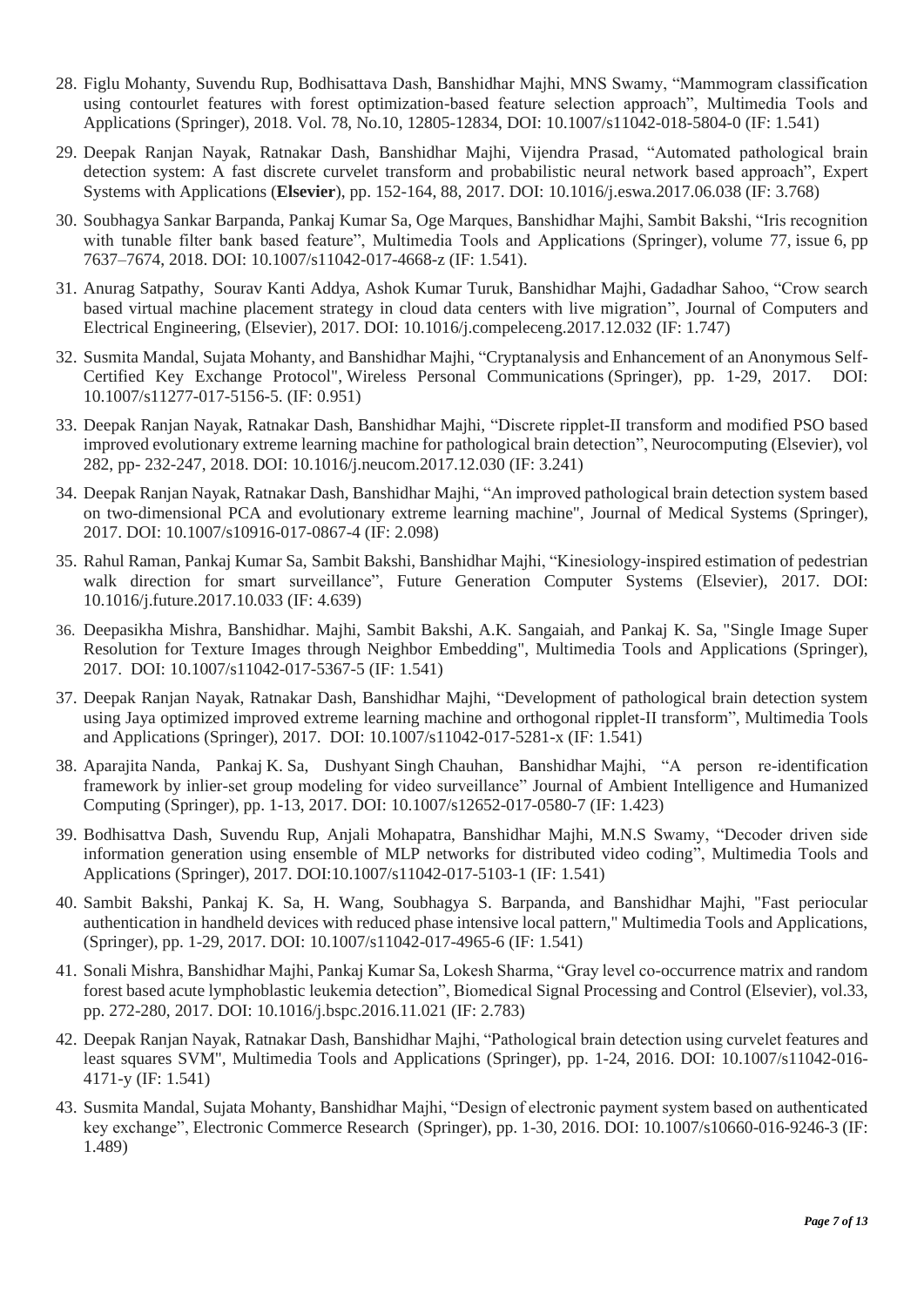- 44. Deepak Ranjan Nayak, Ratnakar Dash, Banshidhar Majhi, "Stationary wavelet transform and AdaBoost with SVM based pathological brain detection in MRI scanning", CNS & Neurological Disorders Drug Targets (Bentham Science Publishers), vol. 16, no. 2, pp. 137-149, 2016. DOI: 10.2174/1871527315666161024142036 (IF: 2.084)
- 45. Suman Kumar Choudhury, Pankaj Kumar Sa, Banshidhar Majhi, and Sambit Bakshi, "An evaluation of background subtraction for object detection vis-a-vis mitigating challenging scenarios", IEEE Access, (IEEE), 4, pp. 6133-6150, 2016. DOI:10.1109/ACCESS.2016.2608847 (IF: 3.557)
- 46. Rahul Raman, Pankaj Kumar Sa, Sambit Bakshi, and Banshidhar Majhi, "Direction Estimation for Pedestrian Monitoring System in Smart Cities: An HMM based Approach", IEEE Access, (IEEE), 4, pp. 5788-5808, 2016. DOI:10.1109/ACCESS.2016.2608844 (IF: 3.557)
- 47. Deepak R Nayak, Ratnakar Dash, Banshidhar Majhi, Jahangir Mohammed, "Non-linear cellular automata based edge detector for optical character images", Simulation: Transactions of the Society for Modeling and Simulation International (SAGE publication), vol. 92, issue 9, pp. 849-859, 2016. DOI: 10.1177/0037549716665156 (IF: 0.940)
- 48. Deepasikha Mishra, Banshidhar Majhi, Pankaj K Sa, and Ratnakar Dash, ["Development of Robust Neighbor](https://scholar.google.co.in/scholar?oi=bibs&cluster=5495931046996758989&btnI=1&hl=en)  [Embedding based Super-Resolution Scheme"](https://scholar.google.co.in/scholar?oi=bibs&cluster=5495931046996758989&btnI=1&hl=en), Neurocomputing (Elsevier), vol. 202, pp. 49–66, 2016. DOI: <http://dx.doi.org/10.1016/j.neucom.2016.04.013> (IF: 3.317)
- 49. Jagadeesh Kakarla, Banshidhar Majhi, and Ramesh Babu Battula, "A Delay and Energy Aware Reliable Coordination Mechanism for WSAN", Journal of Communication Systems (Wiley), 2016. DOI: 10.1002/dac.3121 (IF: 1.717)
- 50. Ansuman Mahapatra, Pankaj K. Sa, Banshidhar Majhi, and Sudarshan Padhy, "MVS: A Multi-view Video Synopsis Framework", Signal Processing: Image Communication (Elsevier), [vol.](http://www.sciencedirect.com/science/journal/09235965/42/supp/C) 42, pp. 31–44, 2016. DOI: 10.1016/j.image.2016.01.002 (IF: 2.073)
- 51. Deepak Ranjan Nayak, Ratnakar Dash, Banshidhar Majhi, "Brain MR image classification using two-dimensional discrete wavelet transform and AdaBoost with Random Forests with manuscript number", Neurocomputing (Elsevier), vol. 177, pp. 188–197, 2016. DOI: 10.1016/j.neucom.2015.11.034 (IF: 3.241)
- 52. Hunny Mehrotra, Mayank Vatsa, Richa Singh, Banshidhar Majhi, "Incremental Granular Relevance Vector Machine: A Case Study in Multimodal Biometrics", Pattern Recognition (Elsevier), vol. 56, issue C, pp. 63-76 2016. DOI: 10.1016/j.patcog.2015.11.013 (IF: 3.962)
- 53. Ramesh Mohapatra, Banshidhar Majhi, Sanjay K Jena, "Classification of handwritten Odia basic character using Stockwell Transform", Journal of Applied Pattern Recognition (Inderscience), vol. 2, no. 3, pp.235-253, 2015. DOI: [10.1504/IJAPR.2015.073854](http://doi.org/10.1504/IJAPR.2015.073854) . (ESCI)
- 54. Jagadeesh Kakarla, Banshidhar Majhi, Ramesh Babu Battula, "IAMMAC: An Interference Aware Multi-channel MAC protocol for Wireless Sensor-Actor Networks", Journal of Communication Systems (Wiley, SCI-E), pp.1-22, 2015. DOI: 10.1002/dac.3034 (IF: 1.717)
- 55. Soubhagya S Barpanada, Banshidhar Majhi, Pankaj K Sa, "Region Based Feature Extraction from Non-Cooperative Iris Images using CDF 9/7 Filter bank", Innovations in Systems and Software Engineering (Springer), vol. 11, no. 3, pp. 1-6, 2015. 10.1007/s11334-015-0251-9. (Scopus indexed)
- 56. Jagadeesh Kakarla, Banshidhar Majhi, Ramesh Babu, "Comparative Analysis of Routing Protocols in wireless sensor actor networks: A review", Journal of Wireless Information Networks (Springer), vol. 22, no. 3, pp. 220- 239, DOI 10.1007/s10776-015-0271-2 (Scopus indexed)
- 57. Soubhagya S Barpanada, Banshidhar Majhi, Pankaj K Sa, "Region Based Feature Extraction from Non-Cooperative Iris Images using Triplet Half-Band Filter Bank", Optics & Laser Technology (Elsevier), vol. 72, pp. 6-14, 2015. DOI: 10.1016/j.optlastec.2015.03.003 (IF: 2.503)
- 58. Jagadeesh Kakarla, Banshidhar Majhi, "IDMMAC: Interference aware Distributed Multi-channel MAC protocol for WSAN", Journal of Information Processing Systems (Korean info. Proc. Soc.), 2015. DOI: 10.3745/JIPS.03.0038 (ESCI and Scopus indexed)
- 59. Shradhananda Beura, Banshidhar Majhi, Ratnakar Dash, Susnata Roy, "Classification of mammogram using twodimensional discrete orthonormal S-Transform for breast cancer detection", IET Healthcare Technology Letters (IET), vol. 2, no. 2, p. 46 – 51, 2015. DOI: 10.1049/htl.2014.0108 (Scopus indexed)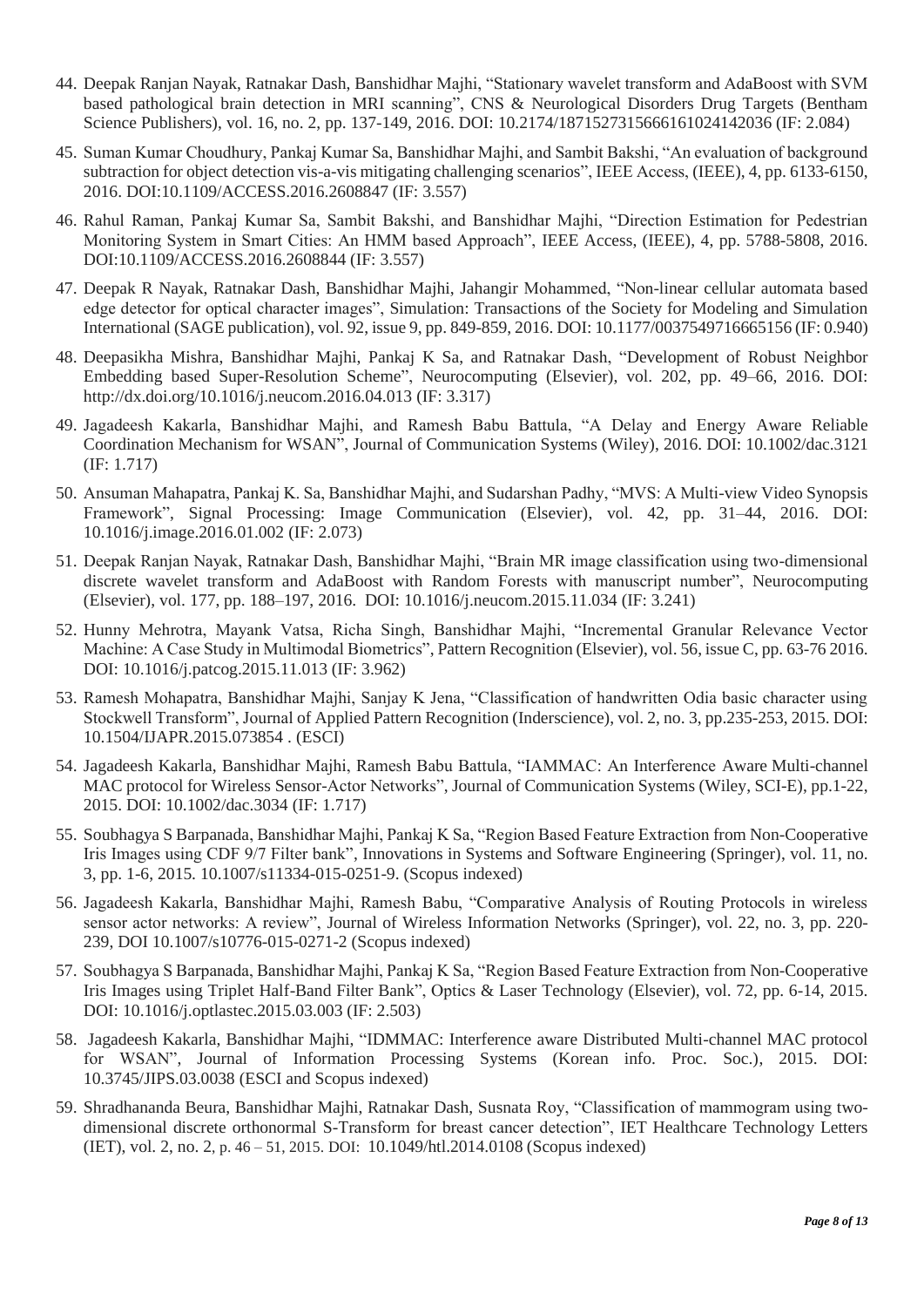- 60. Shradhananda Beura, Banshidhar Majhi, Ratnakar Dash, "Mammogram Classification using two-dimensional discrete wavelet transform and gray-level co-occurrence matrix for detection of breast cancer", Neurocomputing (**Elsevier**), vol. 154, pp. 1-14, 2015. DOI: [10.1016/j.neucom.2014.12.032](http://dx.doi.org/10.1016/j.neucom.2014.12.032) (IF: 3.241)
- 61. Manoj Ranjan Mishra, Jayaprakash Kar, Banshidhar Majhi, "Practical Deployment of One-pass Key Establishment Protocol on Wireless Sensor Networks", Journal of Pure and Applied Mathematics (Springer), vol. 100, no. 4, pp. 531-542, 2015 (IF: 0.252)
- 62. Suman Kumar Choudhury, Pankaj Kumar Sa, Banshidhar Majhi, and Tapan Kumar Biswal, "Set Down Study of Projectile in Flight Through Imaging", Defense Science Journal, vol. 64, no. 6, pp. 530-535, 2014. DOI: 10.14429/dsj.64.8114 (IF: 0.510)
- 63. Rig Das, Ratnakar Dash, Banshidhar Majhi, "Hyperspectral Image Classification Based on Quadratic Fisher's Discriminant Analysis and Multi-class Support Vector Machine", IETE Journal of Research (Taylor & Francis), vol. 60, no. 6, pp.406-413, 2014. DOI: 10.1080/03772063.2014.962629 (IF: 0.829)
- 64. Tusar Kanti Mishra, Banshidhar Majhi, Ratnakar Dash, "A Contour Descriptors-Based Generalized Scheme for Handwritten Odia Numerals Recognition", Journal of Information Processing Systems (Korean info. Proc. Soc.), 2014. DOI:10.3745/JIPS.02.0012 (ESCI and Scopus indexed)
- 65. Sanjeet Nayak, Sujata Mohanty, Banshidhar Majhi, "CLB-ECC: Certificateless Blind Signature using ECC", Journal of Information Processing Systems (Korean info. Proc. Soc.), 2014. DOI: 10.3745/JIPS.03.0029. (ESCI and Scopus indexed)
- 66. Sambit Bakshi, Pankaj K Sa, Banshidhar Majhi, "A Novel Phase-intensive Local Pattern for Periocular Recognition under Visible Spectrum", Biocybernetics and Biomedical Engineering (Elsevier), vol. 35, no. 1, pp. 30-44, 2014. DOI: 10.1016/j.bbe.2014.05.003 (IF: 1.374)
- 67. Tusar Kanti Mishra, Banshidhar Majhi, Pankaj K Sa, "Model Based Odia Numeral Recognition using Fuzzy Aggregated Features", Frontiers of Computer Science, (Springer), no. 8, vol. 6, pp. 916-922, 2014. DOI: 10.1007/s11704-014-3354-9 (IF: 1.105)
- 68. Subasish Mohapatra and Banshidhar Majhi, "Scalable architecture for ubiquitous healthcare using sensor cloud platform", Int. J. Information and Communication Technology (Inderscience), vol. 6, no. 2, pp. 156-174, 2014. (Scopus indexed)
- 69. Ratnakar Dash, Banshidhar Majhi, "Motion Blur Parameters Estimation for Image Restoration", Optik: Journal for Light and Electron Optics (Elsevier), vol. 125, pp. 1634-1640, 2014. DOI: 10.1016/j.ijleo.2013.09.026. (IF: 1.191)
- 70. Hunny Mehrotra, Mayank Vatsa, Richa Singh, and Banshidhar Majhi. "Does Iris Change Over Time?", PLoS ONE, 8 (11), e78333, 2013. DOI: 10.1371/journal.pone.00783332013 (IF: 2.806)
- 71. Ansuman Mohapatra, Tushar Kanti Mishra, Pankaj K Sa, Banshidhar Majhi, "Human Recognition System for outdoor videos using Hidden Markov Model ", AEU-Journal of Electronics and Communications (Elsevier), vol. 68, no. 3, pp. 227-236, 2014 (IF: 1.147)
- 72. Suvendu Rup, Banshidhar Majhi, Sudarshan Padhi, "An Improved Side Information Generation for Distributed Video Coding", AEU- Journal of Electronics and Communications (Elsevier), vol. 68, no. 3, pp. 201-209, 2014. (IF: 1.147)
- 73. Sambit Bakshi, Pankaj K Sa, Banshidhar Majhi, "Optimized Periocular Template Selection for Human Recognition", BioMed Research International (BMRI) (Hindawi), vol. 2013, 2013. DOI: [10.1155/2013/481431](http://dx.doi.org/10.1155/2013/481431) (SCIE and Scopus indexed)
- 74. Hunny Mehrotra and Banshidhar Majhi, "Local Feature based Retrieval Approach for Iris Biometrics", Frontiers of Computer Science (Springer), vol. 7, no. 5, pp. 767-781, 2013. DOI: 10.1007/s11704-013-3073-7 (IF: 1.039)
- 75. Kalyan K Hati, Pankaj K Sa, Banshidhar Majhi, "Intensity Range based Background Subtraction for Effective Object Detection", IEEE Signal Processing Letters (IEEE), vol. 20, no. 8, pp.759-762, 2013. (IF: 2.528)
- 76. Suvendu Rup and Banshidhar Majhi, "A Mixed Framework for Transformed Domain Wyner Ziv Video Coding", Optik - Journal for Light and Electron Optics (Elsevier), vol. 124, issue 21, pp. 4929-4938, 2013. DOI: 10.1016/j.ijleo.2013.03.152 (IF: 0.835)
- 77. Sambit Bakshi, Hunny Mehrotra, Banshidhar Majhi, "Postmatch pruning of SIFT pairs for Iris Recognition", Journal of Biometrics (Inderscience), vol. 5, no. 2, pp.160-180, 2013. (Scopus indexed)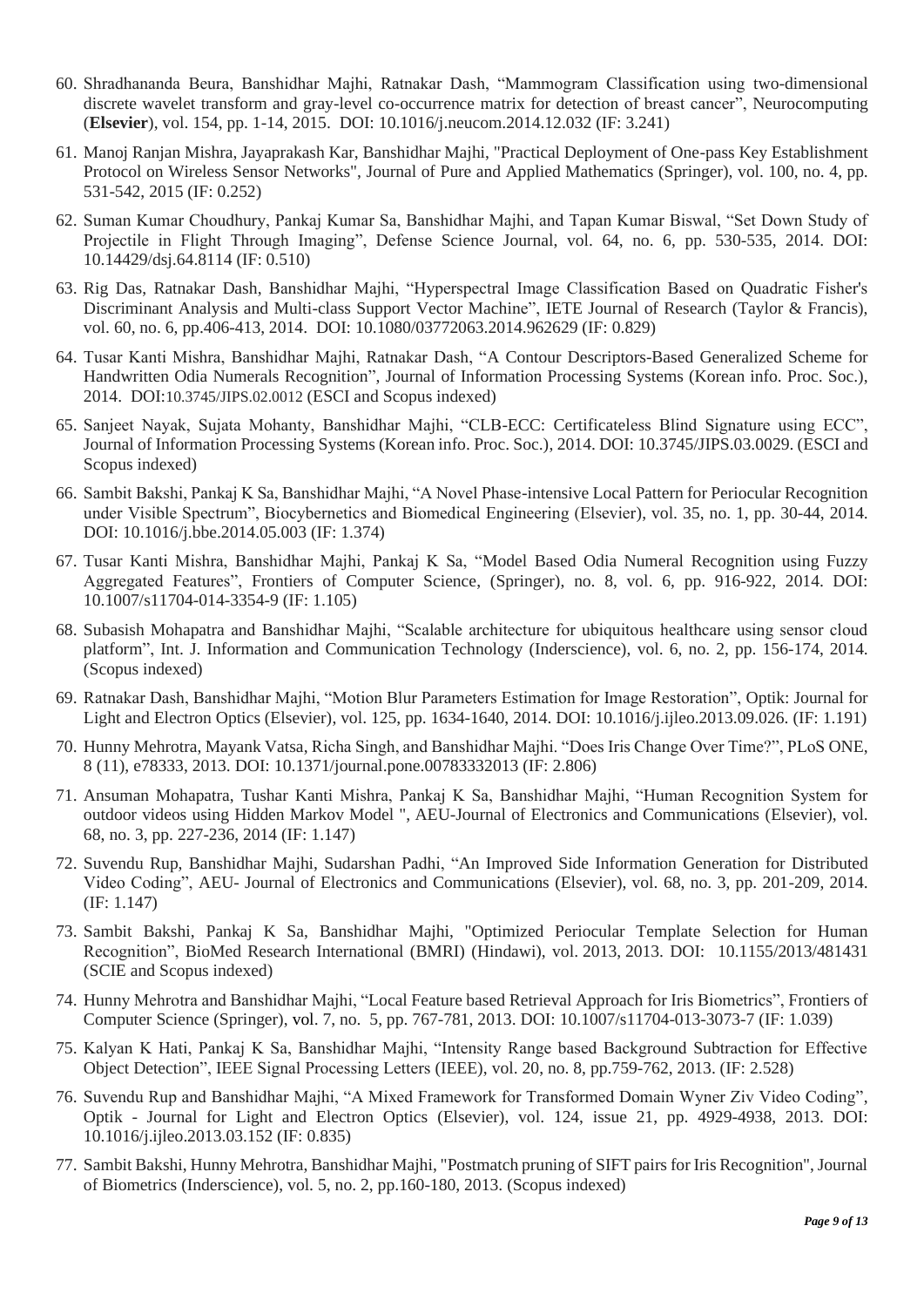- 78. Sujata Mohanty, Bansidhar Majhi, Subhalaxmi Das, "A secure electronic cash based on a certificateless group signcryption scheme", Mathematical and Computer Modelling (Elsevier), vol. 58(1–2), pp. 186-195, 2013. (IF: 1.412, 2014)
- 79. Sujata Mohanty, Banshidhar Majhi, "A Strong Designated Verifiable DL based Signcryption Scheme", Journal of Information Processing Systems (Korean info. Proc. Soc.), vol. 8, no. 4(26), pp. 567-574, 2012. DOI: 10.3745/JIPS.2012.8.4.567 (ESCI and Scopus indexed)
- 80. Hunny Mehrotra, Pankaj Kumar Sa, Banshidhar Majhi, "Fast Segmentation and Adaptive SURF Descriptor for Iris Recognition", Mathematical and Computer Modelling (Elsevier), vol. 58, no. 1, pp. 132-146, 2013. (IF: 1.412, 2014)
- 81. Sujata Mohanty, Banshidhar Majhi "A Novel Group Signature Scheme based upon DLP", Journal of Information Security Research (DLINE), vol. 3, no. 1, pp. 9-14, 2012.
- 82. Ratnakar Dash, Pankaj Kumar Sa and Banshidhar Majhi, "Particle Swarm Optimisation based Support Vector Regression for Blind Image Restoration", Journal of Computer Science and Technology (Springer), vol. 27(5), pp. 989-995, 2012. (IF: 0.956)
- 83. Anukul Panda, Hunny Mehrotra, Banshidhar Majhi, "Parallel Geometric Hashing for Robust Iris Indexing", Journal of Real Time Image Processing (**Springer**), pp. 1-9, 2011. (IF: 2.010)
- 84. Subrajeet Mohapatra, Pankaj Kumar Sa, Banshidhar Majhi, "Adaptive threshold selection for impulsive noise detection in images using coefficient of variance", Neural Computing and Applications, vol. 21(2), pp. 281-288, 2012. (IF: 2.505)
- 85. Ratnakar Dash, Pankaj K Sa, and Banshidhar Majhi. "Spatial Variant Motion Deblurring of Images", International Journal of Computational Vision and Robotics (Inderscience), vol. 2(1), pp. 80-88, 2011. [DOI:](http://dx.doi.org/10.1504/IJCVR.2011.039358) [10.1504/IJCVR.2011.039358](http://dx.doi.org/10.1504/IJCVR.2011.039358) (Scopus indexed)
- 86. Jayaprakash Kar and Banshidhar Majhi, "A Secure two-party identity based key exchange protocol based on Elliptic Curve Discrete Logarithm Problem", Journal of Informational Assurance and Security, vol. 5, pp. 473-482, 2010. (ESCI)
- 87. Hunny Mehrotra, Banshidhar Majhi, Phalguni Gupta, "Robust Iris Indexing Scheme using Geometric Hashing of SIFT Keypoints", Journal of Network and Computer Applications (Elsevier). vol. 33, no. 3, pp. 300-313, 2010. (IF: 3.500)
- 88. Pankaj K Sa, Ratnakar Dash, Banshidhar Majhi, "Restoration of motion blurred images", Journal of Signal and Imaging Systems Engineering (Inderscience), vol. 2, pp. 51-56, 2009. (ESCI and Scopus indexed)
- 89. Pankaj Kumar Sa and Banshidhar Majhi, "An Improved Adaptive Impulsive Noise Suppression Scheme for Digital Images", Journal of Electronics and Communications (Elsevier), vol. 64, no. 4, pp. 322-328, 2010. (IF: 1.147)
- 90. Debasish Jena, Banshidhar Majhi and Sanjay Kumar Jena, "Improved Offline Signature Verification Scheme Using Feature Point Extraction Method", Journal of Computer Science, vol. 4, no. 2, pp. 111-116, 2008. (Scopus indexed)
- 91. Banshidhar Majhi, Pankaj K. Sa, "FLANN based Adaptive Threshold Selection for Detection of Impulsive Noise in Images", Journal of Electronics and Communications (AEU) **(Elsevier)**, vol. 61, no. 7, pp. 478-484, 2007. (IF: 1.147)
- 92. Banshidhar Majhi, Y. Santosh Reddy, and A. K. Turuk, "A New Key Exchange Protocol", Journal of Computers, Communications and Control, vol. 1, pp.301-307, 2006. (**SCIE and Scopus indexed**)
- 93. Banshidhar Majhi, Y. Santosh Reddy, and D. Prasanna Babu, "Novel features for offline Signature Verification", Journal of Computers, Communications and Control, vol. 1, no.1, pp.17-24, 2006. (**SCIE and Scopus indexed**)
- 94. G. Panda, Banshidhar Majhi, S. K. Meher, and P. K. Dash, "A Novel Filtering Scheme for Impulse Noise Cancellation", IETE Journal of Research, vol. 48, nos. 3, 4, pp. 163-170, 2002. (**Taylor & Francis**). Selected for IETE J.C. Bose Memorial Award, in the year 2004. (IF: 0.909)
- 95. G. Panda, S. K. Meher, BanshidharMajhi, "Denoising of Corrupted Data using Discrete Wavelet Transform", Journal of Computer Society of India (**CSI**), vol.30, no. 3, pp. 11-18, 2000.
- 96. G. Panda, Banshidhar Majhi, P. K. Dash, "Development of Efficient Filtering Techniques for Image Data Corrupted by Impulse Noise", Journal of Computer Society of India (**CSI**), vol.30, no. 1, pp. 25-33, 2000.
- 97. G. Panda, Banshidhar Majhi, P. K. Dash, "Electronic Money: An Essence of E-Commerce", IETE Technical Review, vol. 17, no. 4, pp. 203-207, 2000. (IF: 1.330)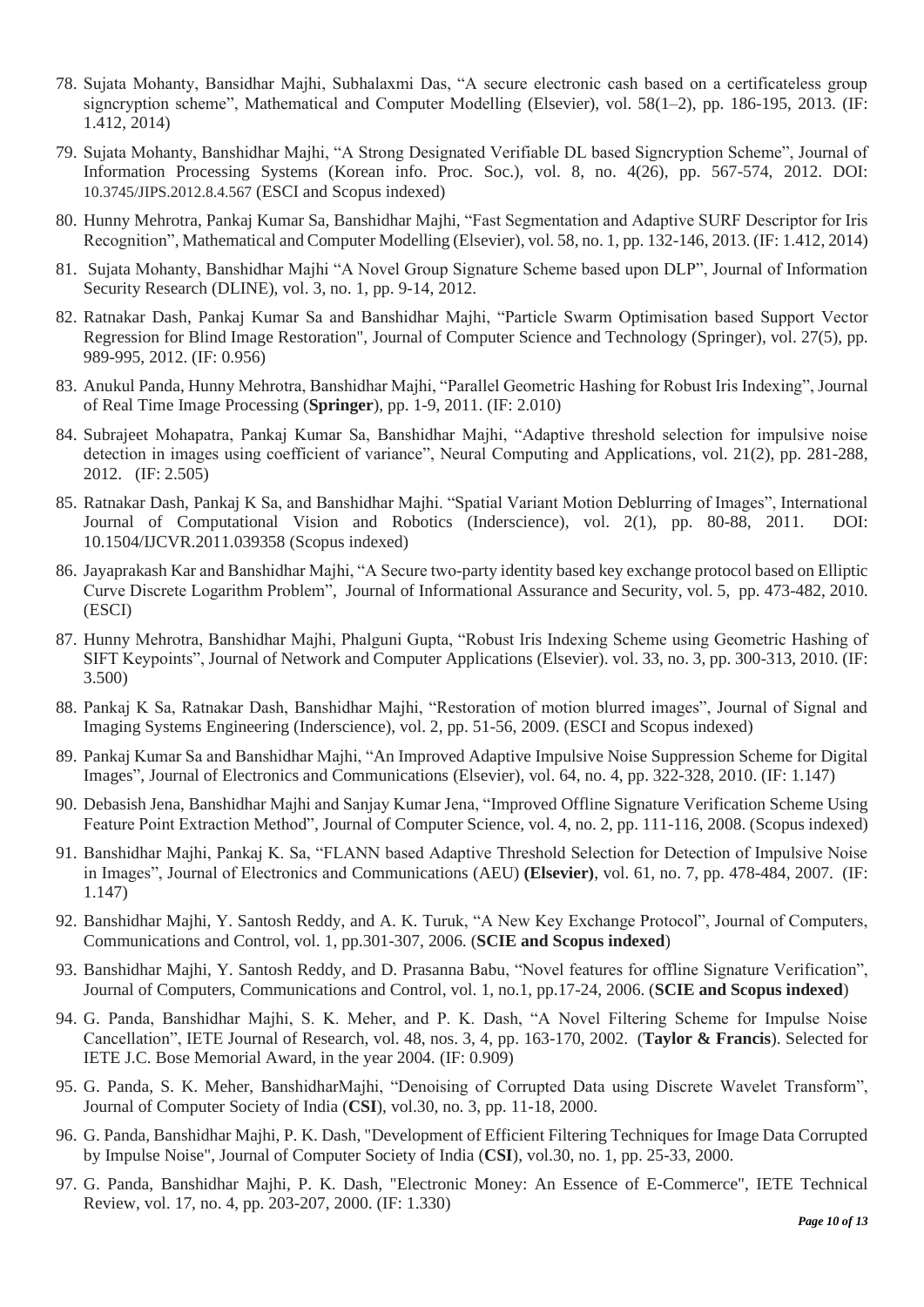- 98. B. D. Sahoo, Banshidhar Majhi, P. Patel, "Knowledge Based Integrated Information System Design using Object Oriented Methodology", CSI Communications, pp. 15-20, April 1998.
- 99. Banshidhar Majhi, P. S. Roop, C.V. Sastry, "Representation of Incomplete Information in Relational Databases, CSI Communications, pp. 28-31, July, 1992.
- 100. Deepak Ranjan Nayak, Ratnakar Dash, Banshidhar Majhi, and Pankaj K. Sa. "Pathological Brain Detection Systems: A Review". CSI Communications (CSI), vol. 40, no. 6, pp. 13-16, 2016.

### ❑ **Book Chapters**

- 1. D. R. Nayak, D. Das, R. Dash, B. Majhi, "Automated Detection of Brain Abnormalities using Multi-Directional Features and Randomized Learning: A Comparative Study", Advancement of Artificial Intelligence in Healthcare Engineering, IGI Global, pp. 20-41, 2020.
- 2. Subasish Mohapatra, [Banshidhar Majhi,](http://link.springer.com/search?facet-author=%22Banshidhar+Majhi%22) [Srikanta Patnaik,](http://link.springer.com/search?facet-author=%22Srikanta+Patnaik%22) "Sensor Cloud: The Scalable Architecture for Future Generation Computing", Intelligent Computing, Networking, and Informatics, Advances in Intelligent Systems and Computing Volume 243, 2014, pp. 433-443, Springer.
- 3. Sambit Bakshi, Pankaj K Sa, and Banshidhar Majhi, "On Deciding the Dynamic Periocular Boundary for Human Recognition," Advances in Biometrics for Secure Human Authentication and Recognition, CRC Press, 2013, ISBN 978-1466582422
- 4. Ratnakar Dash, Pankaj Kumar Sa and Banshidhar Majhi, Blur Parameter Identification using Support Vector Machine, Computer Science Series, pp.89-92, vol. 2.,2011, DOI: 03.CSS.2011.2.108
- 5. Pankaj Kumar Sa, Ratnakar Dash, Banshidhar Majhi, Ganapati Panda, Improved iterative blind image deconvolution, Lecture Notes in Electrical Engineering 11, Chapter 23, DOI:10.1007/978-0-387-76483-2\_23.
- 6. Subrajeet Mohapatra, Pankaj Kumar Sa, Banshidhar Majhi, "Impulsive noise removal image enhancement technique", Chapter 16, N. Mastorakis, J. Sakellaris (eds.), *Advances in Numerical Methods*, Lecture Notes in Electrical Engineering 11, DOI 10.1007/978-0-387-76483-2, Springer Science, US , pp.183-194, LLC 2009,
- 7. Subrajeet Mohapatra, Pankaj Kumar Sa, Banshidhar Majhi, "Improved iterative blind image deconvolution", Chapter 23, N. Mastorakis, J. Sakellaris (eds.), *Advances in Numerical Methods*, Lecture Notes in Electrical Engineering 11, DOI 10.1007/978-0-387-76483-2\_23, Springer Science, US, pp271-278LLC 2009.

### ❑ **E-Prints**

- 1. JayaprakashKar, Banshidhar Majhi, "An efficient two-party identity based key exchange protocol using ECDLP", available from<http://eprint.iacr.org/2009/441.pdf>
- 2. JayaprakashKar, Banshidhar Majhi, "A Novel fair tracing E-cash system based on Elliptic Curve DLP", available from http://eprint.iacr.org/2009/316.pdf
- 3. Anupam Pattanayak, Banshidhar Majhi, "Key Predistribution schemes in distributed wireless sensor network using combinatorial designs revisited", available from<http://eprint.iacr.org/2009/131.pdf>
- 4. Anupam Pattanayak, Banshidhar Majhi, "A deterministic approach of merging of blocks on Transversal design based key predistribution", available from [http://eprint.iacr.org/2009/156.](http://eprint.iacr.org/2009/156)pdf
- 5. Manoj Ranjan Mishra,Jayaprakash Kar and Banshidhar Majhi "One-Pass Authenticated Key Establishment Protocol on Bilinear Pairings for Wireless Sensor Networks", available from<http://eprint.iacr.org/2014/069.pdf>

### ❑ **International Conferences (Last 5 years)**

- 1. Dibyasundar Das, Ratnakar Dash and Banshidhar Majhi "Optimization Based Feature Generation for Handwritten Odia-numeral Recognition", in 14th International Conference on Information Processing (ICInPro), 2018, Bangalore.
- 2. Deepak Ranjan Nayak, Ratnakar Dash, Zhihai Lu, Siyuan Lu, Banshidhar Majhi, "SCA-RELM: A New Regularized Extreme Learning Machine Based on Sine Cosine Algorithm for Automated Detection of Pathological Brain", in 27th International Symposium on Robot and Human Interactive Communication (RO-MAN 2018), IEEE, 2018, pp. 764-769, Nanjing, China.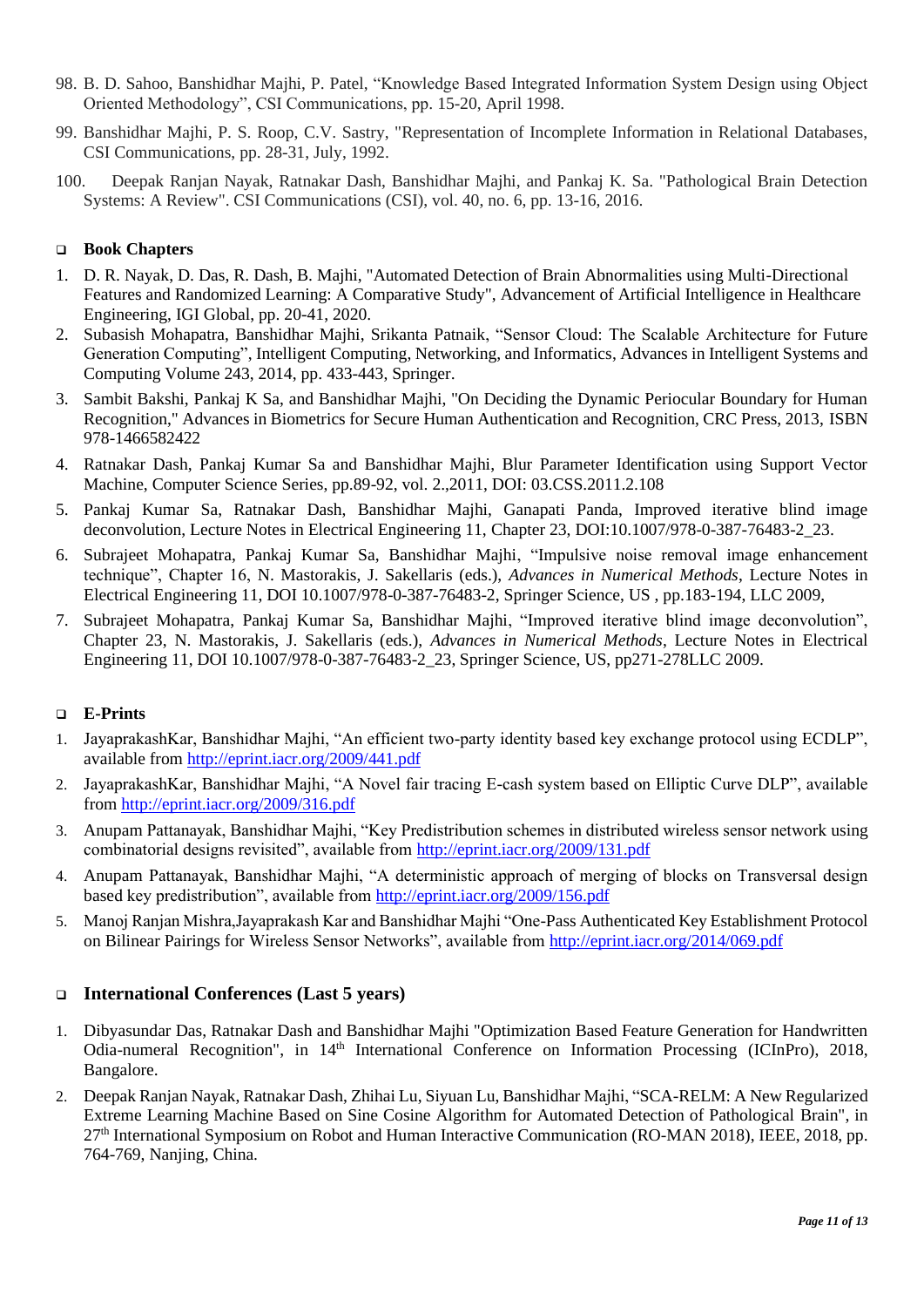- 3. Shreeya Swagatika Sahoo, Sujata Mohanty, and Banshidhar Majhi, "A Light Weight Three Factor based Authentication Scheme for Multi-Server Environment using Smart Cards." 7<sup>th</sup> International Conference on Communication and Network Security, ACM, 2017, Japan.
- 4. Deepak Ranjan Nayak, Ratnakar Dash, Banshidhar Majhi, "Pathological Brain Detection using Extreme Learning Machine Trained with Improved Whale Optimization Algorithm", in 9<sup>th</sup> International Conference on Advances in Pattern Recognition (ICAPR 2017) 2017, ISI Bangalore.
- 5. Deepak Ranjan Nayak, Ratnakar Dash, Banshidhar Majhi, "An Improved Extreme Learning Machine for Pathological Brain Detection", in 2017 IEEE Region 10 Conference (TENCON) 2017, Penang, Malaysia. DOI: 10.1109/TENCON.2017.8227828
- 6. Sameer Ranjan, Deepak Ranjan Nayak, Kallepalli Satish Kumar, Ratnakar Dash, Banshidhar Majhi, "Hyperspectral image classification: A k-means clustering based approach", in 4th International Conference on Advanced Computing and Communication Systems (ICACCS), IEEE, 1-7, 2017, Coimbatore, India.
- 7. Anurag Satpathy, Sourav Kanti Addya, Ashok Kumar Turuk, Banshidhar Majhi, Gadadhar Sahoo, "4th International Conference on Advanced Computing and Communication Systems (ICACCS)", 2017.
- 8. Soumya Ranjan Moharana, Sourav Kanti Addya, Anurag Satpathy, Ashok Kumar Turuk, Banshidhar Majhi, V.K. Jha, "3rd International Conference on Sensing, Signal Processing and Security (ICSSS)", 2017.
- 9. Dibyasundar Das, Ratnakar Dash and Banshidhar Majhi. "Odia compound character recognition using stroke analysis", in International Conference on Computational Intelligence in Data Mining (ICCIDM), 2016, Springer.
- 10. Bodhisattva Dash, Suvendu Rup, Anjali Mohapatra and Banshidhar Majhi, "An effective Side Information generation scheme for Wyner-Ziv Video Coding", Proceedings of International Conference on Advanced Computational Intelligence (ICACI-2016), February 14-16, 2016, Thailand.
- 11. Deepasikha Mishra and Banshidhar Majhi, "Improved Feature Selection for Neighbor Embedding Super-Resolution using Zernike Moments", Proceedings of International Conference on Computer Vision and Image Processing: CVIP 2016, February 26-28, 2016, IIT Roorkee.
- 12. Sonali Mishra and Banshidhar Majhi, "Microscopic Image Classification using DCT for the Detection of Acute Lymphoblastic Leukemia(ALL)", Proceedings of International Conference on Computer Vision and Image Processing: CVIP 2016, February 26-28,2016, IIT Roorkee,
- 13. Sonali Mishra and Banshidhar Majhi, "Survey on Automated Diagnosis on the Detection of Leukemia: A Hematological Disorder", Proceedings of 3rd IEEE International Conference on Recent Advances in Information Technology (RAIT-2016), March 03-05, 2016, ISM Dhanbad, India.
- 14. Deepak Ranjan Nayak, Ratnakar Dash, Banshidhar Majhi, Classification of Brain MR Images Using Discrete Wavelet Transform and Random Forests, Proceedings of Fifth National Conference on Computer Vision, Pattern Recognition, Image Processing and Graphics, IEEE, 2015, IIT Patna.
- 15. Ramesh Kumar Mohapatra Tusar Kanti Mishra, Banshidhar Majhi, Sandeep Panda, OHCS- A Database For Handwritten Atomic Odia Character Recognition, Proceedings of Fifth National Conference on Computer Vision, Pattern Recognition, Image Processing and Graphics, IEEE, 2015, IIT Patna.
- 16. Deepak Ranjan Nayak, Ratnakar Dash, Banshidhar Majhi, Least Squares SVM Approach for Abnormal Brain Detection in MRI Using Multiresolution Analysis, in International Conference on Computing, Communication and Security (ICCCS), IEEE, 2015, pp. 1-6, Mauritius, doi. [10.1109/CCCS.2015.7374140.](http://dx.doi.org/10.1109/CCCS.2015.7374140)
- 17. Ramesh Kumar Mohapatra, Banshidhar Majhi, Sanjay Kumar Jena, Classification performance analysis of MNIST Dataset utilizing a Multi-resolution Technique, in International Conference on Computing, Communication and Security (ICCCS), IEEE, 2015, pp. 1-5, doi: [10.1109/CCCS.2015.7374136.](http://dx.doi.org/10.1109/CCCS.2015.7374136)
- 18. Deepak Ranjan Nayak, Ratnakar Dash, Banshidhar Majhi, Salt and Pepper Noise Reduction Schemes Using Cellular Automata, Proceedings of 3rd International Conference on Advanced Computing, Networking and Informatics, Pages 427-435, 2015, Springer, doi: 10.1007/978-81-322-2529-4\_45.
- 19. Ansuman Mahapatra, Pankaj K. Sa, and Banshidhar Majhi. "A multi-view video synopsis framework", In IEEE International Conference in Image Processing (ICIP), pp. 1260-1264, 2015.
- 20. Ansuman Mahapatra, Pankaj K Sa, and Banshidhar Majhi, "A MULTI-VIEW VIDEO SYNOPSIS FRAMEWORK", IEEE International Conference on Image Processing (ICIP), 2015. Quebec, Canada.
- 21. Ajay Kumar Dash, Banshidhar Majhi, "Image segmentation using fuzzy based histogram thresholding", IEEE Int. Conf. on Signal Processing, Informatics, Communication and Energy Systems (SPICES), 2015, pp 1-5, 19-21 Feb 2015, Kozhikode, India, DOI: 10.1109/SPICES.2015.7091443